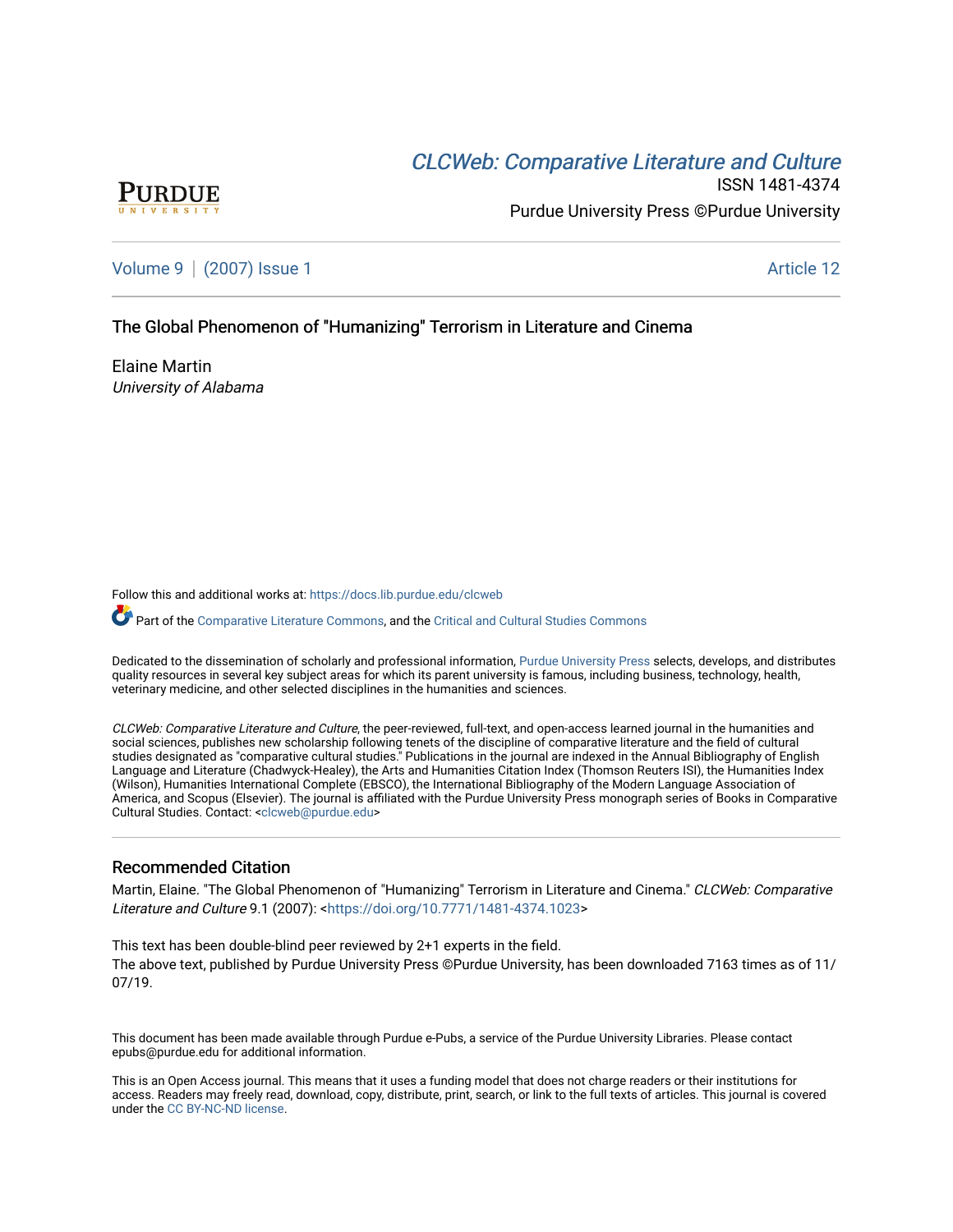**PURDUE** 

UNIVERSITY PRESS <http://www.thepress.purdue.edu>



ISSN 1481-4374 <http://docs.lib.purdue.edu/clcweb> Purdue University Press ©Purdue University

CLCWeb: Comparative Literature and Culture, the peer-reviewed, full-text, and open-access learned journal in the humanities and social sciences, publishes new scholarship following tenets of the discipline of comparative literature and the field of cultural studies designated as "comparative cultural studies." In addition to the publication of articles, the journal publishes review articles of scholarly books and publishes research material in its Library Series. Publications in the journal are indexed in the Annual Bibliography of English Language and Literature (Chadwyck-Healey), the Arts and Humanities Citation Index (Thomson Reuters ISI), the Humanities Index (Wilson), Humanities International Complete (EBSCO), the International Bibliography of the Modern Language Association of America, and Scopus (Elsevier). The journal is affiliated with the Purdue University Press monograph series of Books in Comparative Cultural Studies. Contact: <clcweb@purdue.edu>

### Volume 9 Issue 1 (March 2007) Article 11 Elaine Martin,

"The Global Phenomenon of 'Humanizing' Terrorism in Literature and Cinema" <http://docs.lib.purdue.edu/clcweb/vol9/iss1/12>

> Contents of CLCWeb: Comparative Literature and Culture 9.1 (2007) Thematic Issue Representing Humanity in an Age of Terror Edited by Sophia A. McClennen and Henry James Morello <http://docs.lib.purdue.edu/clcweb/vol9/iss1/>

Abstract: In her paper "The Global Phenomenon of 'Humanizing' Terrorism in Literature and Cinema" Elaine Martin presents -- following a discussion of two early examples, Schiller's The Robbers and Heinrich von Kleist's Michael Kohlhaas (1810) -- an analysis of several contemporary works that model different ways of representing terrorism: Heinrich Böll's The Lost Honor of Katharina Blum (1975) and its 1976 filmic adaptation by Volker Schlöndorff, Doris Lessing's The Good Terrorist (1985), Santosh Sivan's film The Terrorist (1999), and Tom Tykwer's film Heaven (2002). Edward Said provided a critique of the battle against terrorism, saying that it is selective ("we" are never terrorists; "they" always are) and that it attempts to obliterate history and temporality by isolating the enemy from time, from causality, and from prior action ("The Essential Terrorist"). Provocatively, literary texts and films about terrorism have repeatedly broken these official taboos by locating terrorist figures and terrorist acts within an interlocking grid of time, causality, and history. This is true of models as early as Schiller's 1781 The Robbers as well as many twentieth- and twenty-first-century works. This extensive temporal span is paralleled by a similarly broad geographical span, in that works on terrorism that challenge the official/governmental interpretation of the phenomenon come from virtually every continent.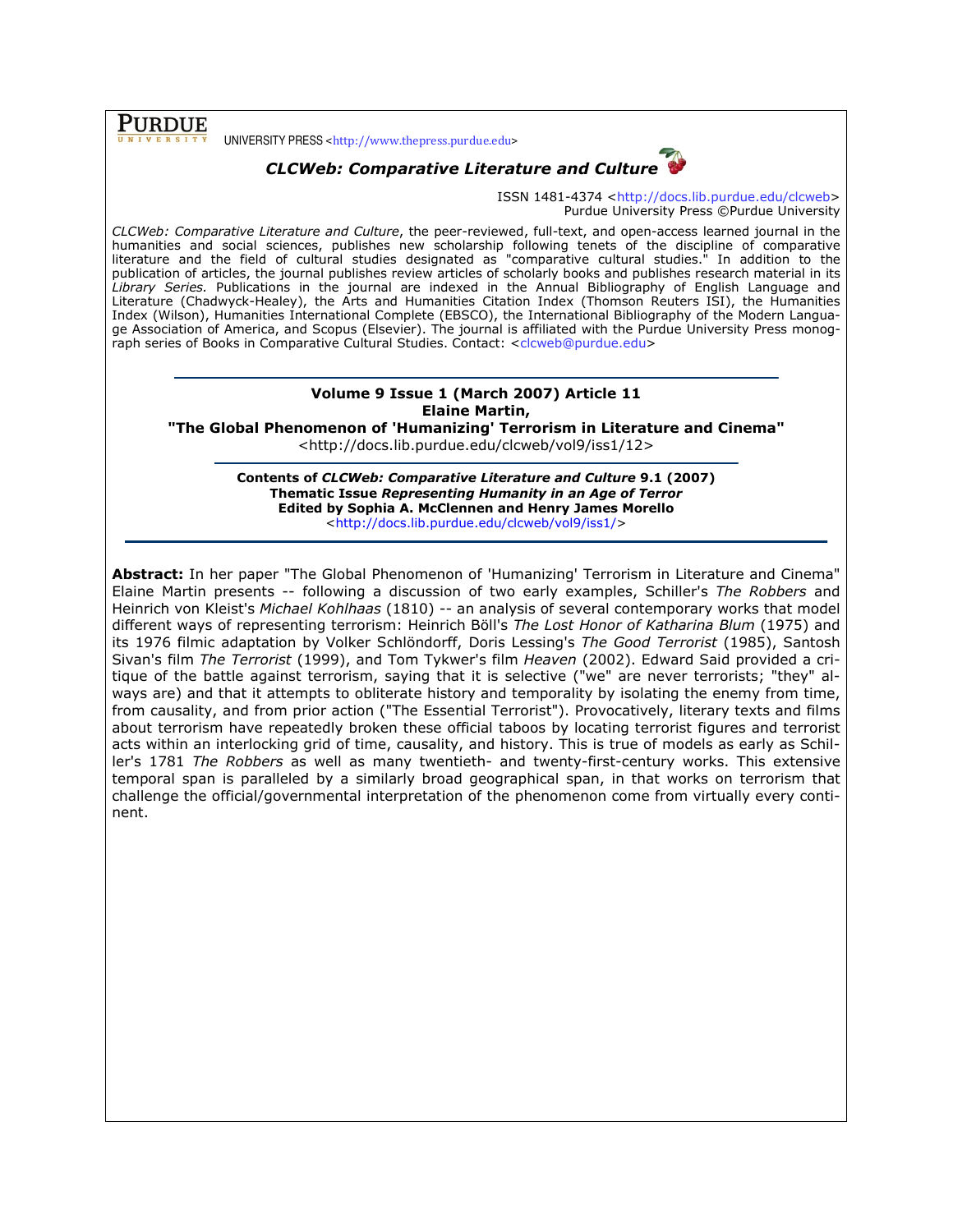Elaine Martin, "The Global Phenomenon of 'Humanizing' Terrorism in Literature and Cinema" page 2 of 9 CLCWeb: Comparative Literature and Culture 9.1 (2007): <http://docs.lib.purdue.edu/clcweb/vol9/iss1/12> Thematic Issue, Representing Humanity in an Age of Terror. Ed. Sophia A. McClennen and Henry James Morello

#### Elaine MARTIN

### The Global Phenomenon of "Humanizing" Terrorism in Literature and Cinema

Writing about the events of 11 September 2001, Haruo Shirane concluded: "It is not enough to condemn and fight terrorism: we must understand its causes" (513). In the immediate aftermath of the terrorist attacks, however, this was not an acceptable thought. Any effort to understand, explain, or investigate the cause of the attacks was perceived as an attempt at justification. Providing a reason for the attacks transformed them into the acts of rational people, and it was preferable to view the perpetrators as madmen operating in an irrational world. In his essay "The Essential Terrorist" Edward Said addresses this same topic but from a somewhat different perspective. He provides a critique of the ideological and cultural battle against terrorism, citing two problems with it: "first, its selectivity ('we' are never terrorists no matter what we may have done; 'they' always are and always will be), and second, its wholesale attempt to obliterate history, and indeed temporality itself. For the main thing is to isolate your enemy from time, from causality, from prior action, and thereby to portray him or her as ontologically and gratuitously interested in wreaking havoc for its own sake" (154). Literary texts and films with terrorist themes have trod precisely into the fraught area of investigating causes and have broken all the taboos put forth by the official battle against terrorism by locating their terrorist subjects within an interlocking grid of time, causality, and history. This is true not only of contemporary texts and films, but perhaps surprisingly, also of some of the earliest Western examples.

 Scholars on terrorism and literature, such as Margaret Scanlan, have located the roots of twentieth- and twenty-first century terrorist literature in the works of Dostoevsky (The Possessed 1871), James (The Princess Casamassima 1886), and Conrad (The Secret Agent 1907; Under Western Eyes 1910), who were writing in the forty-year period between 1870 and World War I. But one can also go back to what Scanlan calls "the romantic model of revolution, in which strong-willed individuals pit themselves against authority" (Plotting Terror 7). These Romantic works, such as Friedrich Schiller's The Robbers (1781) and Heinrich von Kleist's "Michael Kohlhaas" (1810) are particularly interesting in light of their affinity with an unusual phenomenon, succinctly summarized by Doris Lessing in the title of her 1985 novel The Good Terrorist. This seeming oxymoron points to a complex psychological phenomenon as well as the salient role of literature and film in representing and even mediating terrorism. One thinks here especially of the role of television and other journalistic media in "creating" terrorism through sensationalized reporting. In any number of authors from Schiller, Kleist, and Dostoevsky through Mary McCarthy, Doris Lessing, and Friedrich Dürrenmatt, to Salman Rushdie, Don DeLillo, and J.M. Coetzee -- and to filmmakers like Volker Schlöndorff and Margarethe von Trotta of the New German Cinema -- there seems to be a single project: to contextualize terrorists and terrorism temporally, causally, and historically. In its opposition to the officially promulgated "ideological and cultural battle against terrorism" cited by Said, literature and films thus play a revolutionary role seemingly aiding and abetting terrorism by explaining/rationalizing/legitimizing it and by "humanizing" terrorist figures.

 The philosophical underpinnings of this "humanization-of-terrorism" discussion range from Walter Benjamin's theory of history as a state of siege to Albert Camus's belief that revolt is an essential dimension of human existence and Julia Kristeva's postulate that only the confrontation of "an obstacle, prohibition, authority, or law . . . allows us to realize ourselves as autonomous and free" (420). To illustrate the ramifications of these principles I have selected a few representative works; several factors dictated my choices of these works. Primarily, I wanted to demonstrate both the temporal and geographical range of the "humanization" phenomenon, thus suggesting a universality that invites further examination. A preponderance of my examples comes, however, from European literatures and cinemas because it is the body of works with which I am most familiar. The ubiquity of the humanization of terrorists/terrorist acts in literary and cinematic works leads to the question: why? While this question informs the entirety of the ensuing discussion, a formal response is best left until the conclu-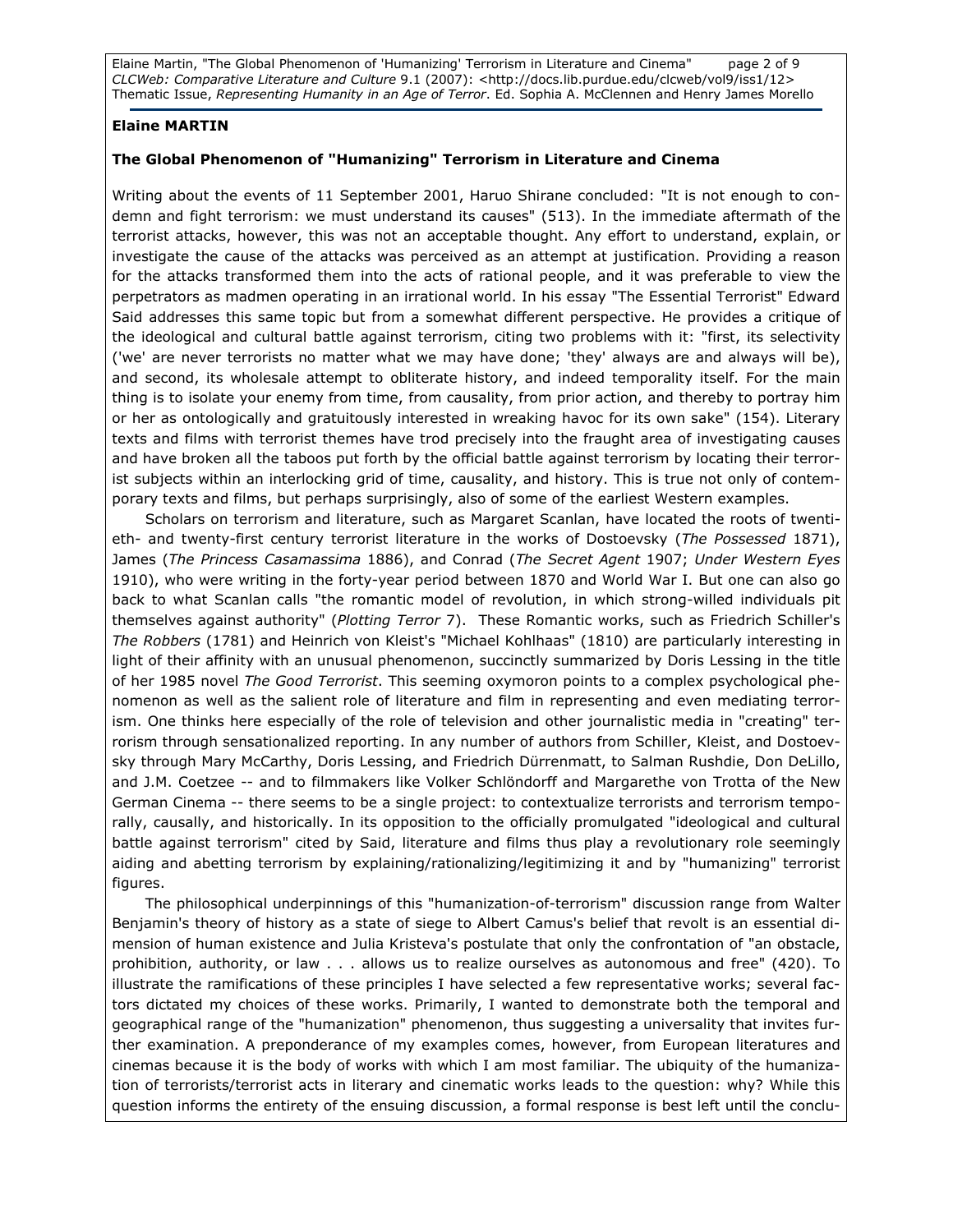Elaine Martin, "The Global Phenomenon of 'Humanizing' Terrorism in Literature and Cinema" page 3 of 9 CLCWeb: Comparative Literature and Culture 9.1 (2007): <http://docs.lib.purdue.edu/clcweb/vol9/iss1/12> Thematic Issue, Representing Humanity in an Age of Terror. Ed. Sophia A. McClennen and Henry James Morello

sion, at which point we will have the advantage of numerous cases in point. The various texts and films chosen also suggest a number of themes and subgenres among works on terrorism. The Schiller and Kleist texts exemplify a rupture of the social contract between individual and community as do Heinrich Böll's Katharina Blum, Margarethe von Trotta's Christa Klages, and Tom Tykwer's Heaven as well. Santosh Sivan introduces, in his film The Terrorist, the suicide bomber subgenre, to which Hany Abu-Assad's Paradise Now, Joseph Castelo's The War Within, and John Updike's Terrorist also belong. Another subgenre would be the hostage-taking narrative represented in works such as Ann Patchett's Bel Canto, Bruno Barreto's Four Days in September, and Marco Bellochio's Good Morning Night.

I discuss briefly two early examples -- the Schiller and Kleist texts mentioned above -- to demonstrate the historical sweep of the phenomenon. I then move to several core works from different countries -- in this case taken from Germany, the UK, and India -- which exemplify the geographical span of this contextualizing/humanizing process as well. The examples I have chosen in this second, more contemporary group (with reference to other related works) span a thirty-year period in three increments of about a decade each: 1975, 1985, and 1999-2002. Heinrich Böll's story The Lost Honor of Katharina Blum appeared in (then West) Germany in 1975, followed immediately by Völker Schlöndorff's now famous filming of the work. Böll's subtitle tellingly reads: "Wie Gewalt enstehen und wohin sie führen kann" ("How violence can be spawned and where it can lead"; unless indicated otherwise, all translations from the German are mine). Both the novel and the film explore the terrorist aspects of the media, specifically the tabloid press and how a non-violent woman is driven to commit murder. This phenomenon of women who turn violent in the name of a good cause is labeled by the title of English author, Doris Lessing's novel The Good Terrorist. Seemingly an oxymoron, this term describes a new phenomenon in which the terrorist protagonist -- here an overweight thirty-six year old named Alice, who mothers the other terrorists in her cell -- is humanized, made comprehensible, and thereby rendered harmless. A little over a decade later Indian director Santosh Sivan picks up this theme in his film The Terrorist (1999), exploring the detailed process by which a young woman becomes a suicide bomber -- a process that seduces the viewer into a voyeuristic, identificatory role, in which she/he undergoes simultaneously the transformation into a terrorist. German director Tom Tykwer's 2002 film Heaven, similar to Böll's Katharina Blum, presents a female terrorist who begins as a law abiding citizen but is driven to extreme action out of desperation. Her violent act (a bombing) is delineated carefully according to historical, causal, and temporal considerations, and an open-ended final scene denies the viewer closure, and instead engages one directly in a project of completing the film. Not only do these examples show the temporal and spatial range of the phenomenon, they also reflect a variety of genres used to explore terrorism: these examples are taken from literature (plays, novels, novellas) and from cinema (auteur films as well as literary adaptations, both with documentary elements) -- all of which have their own literary/cinematic conventions as well as shared thematic material. The works' objectives, along with numerous other examples from countries as diverse as Sri Lanka (Michale Ondaatje's Anil's Ghost), Peru (Ann Patchett's Bel Canto), Brazil (Bruno Barreto's Four Days in September), and Palestine (Hany Abu-Assad's Paradise Now or Yasmina Khadra's The Attack), include humanizing the terrorists themselves and contextualizing individual acts of violence. These objectives are achieved in a number of sometimes overlapping ways. First, many of the texts and films are based on real historical events, a fact which renders the protagonists more believable in their extremism. Second, almost all of the works center on a single person, and that person is portrayed as conflicted. Third, in the films, the terrorists are invariably young and attractive, as is true of the literary works as well with the notable exception of Lessing's The Good Terrorist where 36-year old Alice is described as "a fattish clumsy girl" (10). Fourth, many of the protagonists turn to terrorism only as the result of being wronged or of being expelled from a social group such as the family or community or out of desperation (all else has failed). In some cases the good terrorist is set off by a bad terrorist foil, who subtly points up his underlying folk hero status. The good terrorist often begins with an admirable motivation but suffers from a kind of fatal flaw that ensures ultimate defeat. Fifth, the per-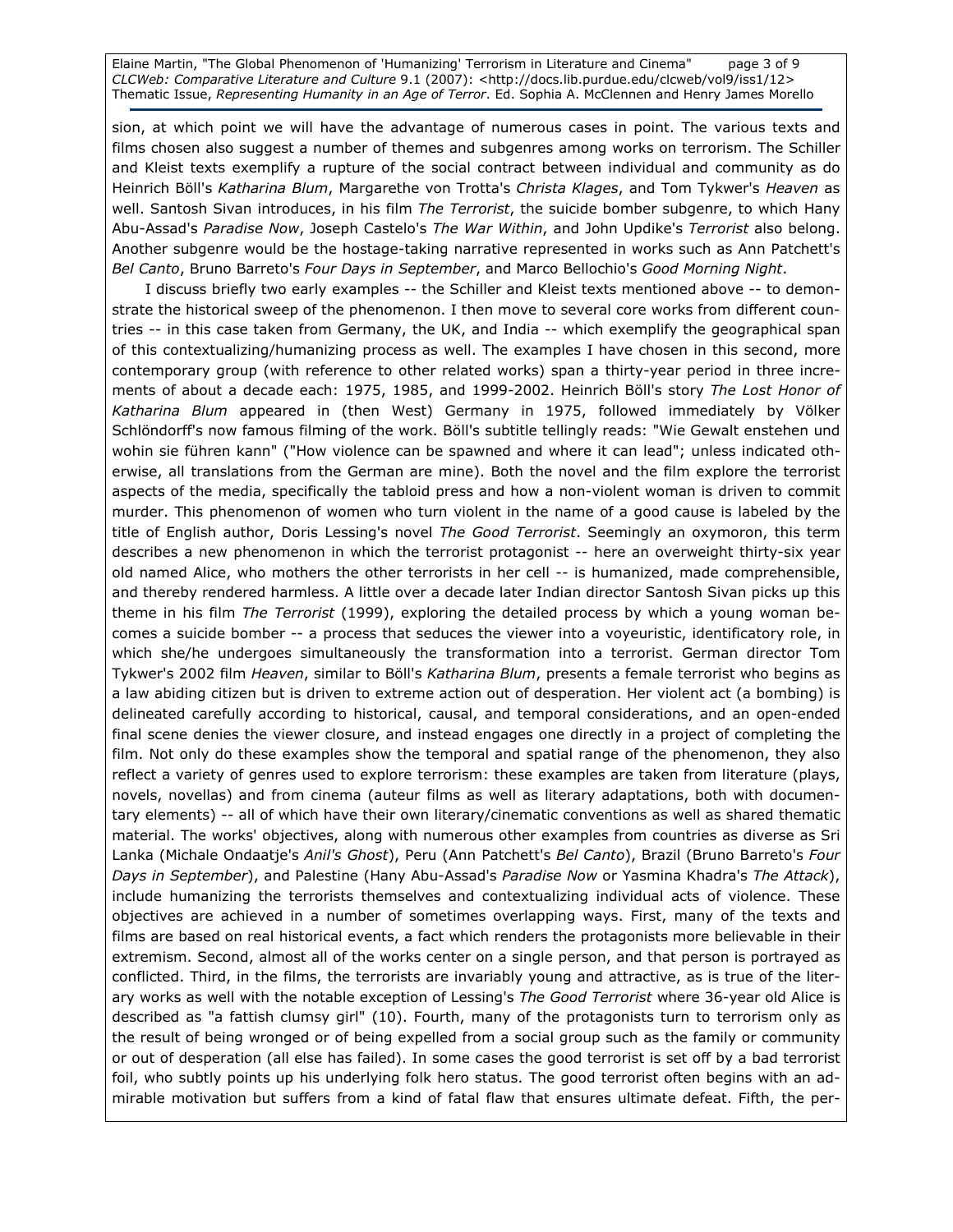Elaine Martin, "The Global Phenomenon of 'Humanizing' Terrorism in Literature and Cinema" page 4 of 9 CLCWeb: Comparative Literature and Culture 9.1 (2007): <http://docs.lib.purdue.edu/clcweb/vol9/iss1/12> Thematic Issue, Representing Humanity in an Age of Terror. Ed. Sophia A. McClennen and Henry James Morello

spective from which the terrorism is described or portrayed is always that of an insider, which enhances insight into motivation. Sixth, the description or portrayal of brutality or murder is generally circumscribed and if represented at all is indirect. And finally, in a significant number of cases, the terrorist regrets his or her actions, experiences doubts, and may even repent.

I turn now to the various works that I have selected as examples of my points, beginning with Friedrich Schiller's late-eighteenth-century play. Schiller's Karl von Moor, the leader of the robber band in Die Räuber (1781, The Robbers), constitutes one of the earliest examples of the sympathetic terrorist. Already in the cast of characters the members of the gang are listed as "Libertiner, nachher Banditen" (libertines, later bandits). They begin merely as wild young men -- Karl is a student -- who like to carouse. Only after Karl is betrayed by his brother and seemingly rejected by his father -- cast out from the family bonds -- does he embrace the life of the robber band. Even then he has scruples -- killing wicked men in one attack but refusing to engage in plundering. The foil, the amoral Spiegelberg (reflected in the name "Spiegel" or mirror) shows up Karl's intact sense of morality. His remorse and repentance at the end of the play effectively undercut his earlier rejection of the restrictive bourgeois Weltanschauung. "Oh what a fool that I was," Karl says at the end of the final scene, before turning himself over to the authorities, "to suppose that I could make the world a fairer place through terror, and uphold the cause of justice through lawlessness. I called it revenge and right -- I took it upon myself, O Providence, to smooth the jagged edges of your sword and make good your partiality -- but -- oh, childish vanity -- here I stand at the limit of a life of horror, and see now with weeping and gnashing of teeth, that two men such as I would destroy the whole moral order of creation" (Schiller 296; emphasis in the original). As one might expect of an eighteenth-century work that challenges the underlying structure of society, law and order are reinstated at the end, and the iconoclast pays for his violent rebellion with his life.

Published about twenty years after Schiller's play, Heinrich von Kleist's novella Michael Kohlhaas, based on a true story from the mid-sixteenth century, exhibits significant parallels with The Robbers. The protagonist, a horsetrader this time instead of a member of the nobility, has been wronged, is given no satisfaction in the legal system, and takes the law into his own hands. In exacting revenge, he terrorizes the entire populace of Saxony in eastern Germany. Once again we have the foil of a bad terrorist, Nagelschmidt, who unlike Kohlhaas, has no cause other than to rob and plunder. Although Kohlhaas's revenge is extreme, his cause is just, and he is perceived by the people as a folk hero, not a criminal. Kleist agonizingly draws out the causality aspect as Kohlhaas exhausts every legal avenue. By the time he turns to terror, the reader is completely engaged in his struggle and inclined to accept the necessity of the ensuing violence. In 1969 Volker Schlöndorff filmed Kleist's novella, adding the subtitle "Der Rebell" (The Rebel), which anticipates the director's focus in the film. The rebellious acts, especially those of a violent, terrorist bent, are emphasized, and some are even added to the original story. Schlöndorff aims at a synchronic rather than diachronic contextualization of the story. The opening credits are shot over documentary footage of numerous student riots and violent demonstrations around the world in the late 1960s -- contemporaneous with the shooting of the film, thus linking Kohlhaas's rebellion in both time and space to a more extensive framework. When the city of Wittenberg is going up in flames, we hear, anachronistically, rock music. And Schlöndorff humanizes his terrorist, his Robin-Hood-run-amok, by emphasizing domestic scenes -- Kohlhaas en famille -- even creating new scenes of intimacy between Kohlhaas and his wife. Whereas the novella ends with Kohlhaas dying but his two sons being taken into the nobility, the film concludes with the freeing of his two contested horses. In the novella his terrorism and his personal sacrifice have borne fruit for the next generation. Michael Kohlhaas -- der Rebell is one of the few examples with graphic violence. Conservative reviewers accused Schlöndorff of "fashionable sadism" and "directorial excess" (Moeller and Lellis 56).

After collaborating with Schlöndorff on The Lost Honor of Katharina Blum (1975), a film that explores the terrorist aspects of the media, specifically the tabloid press, Margarethe von Trotta made her first independent film, The Second Awakening of Christa Klages in 1977, which was at the height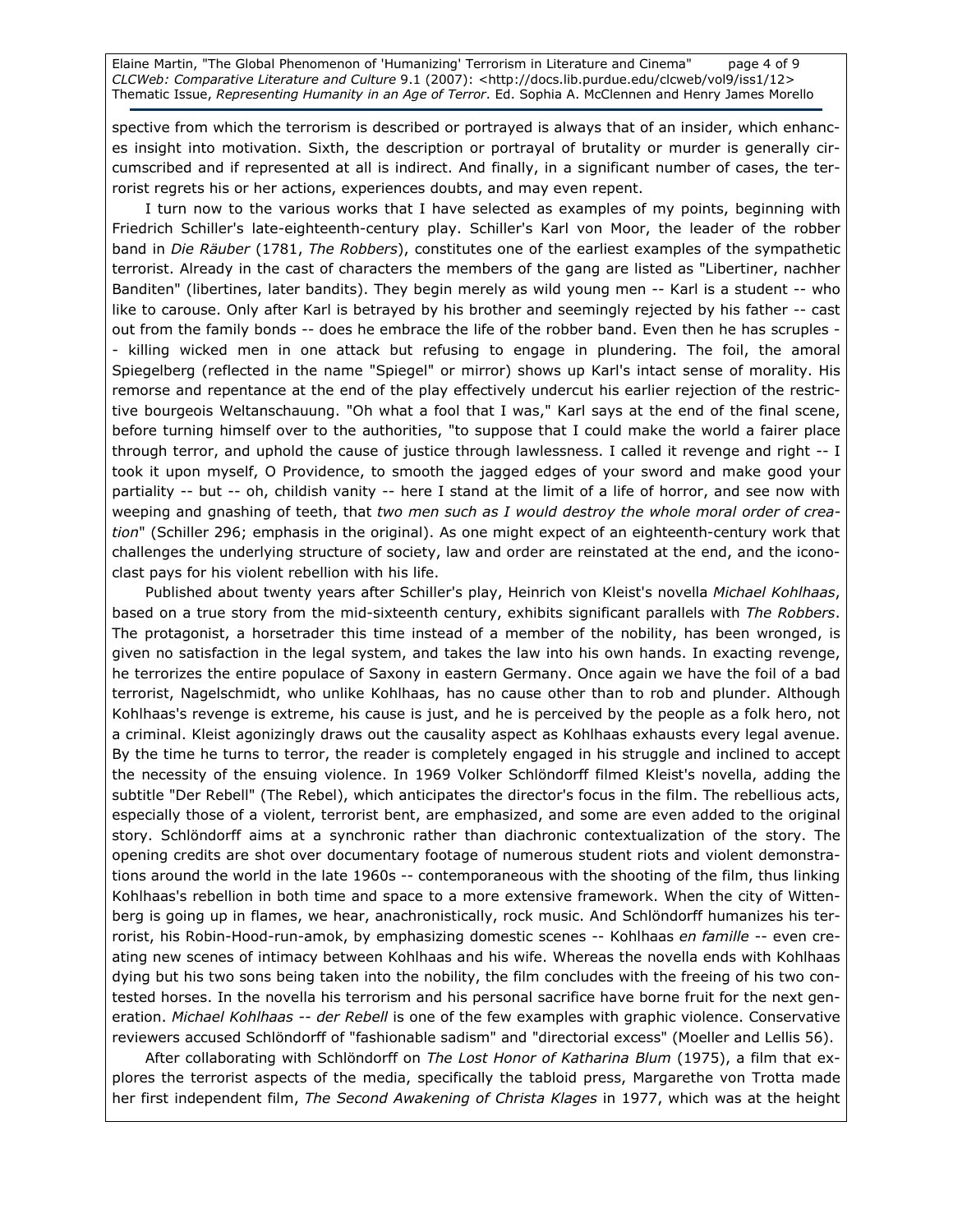Elaine Martin, "The Global Phenomenon of 'Humanizing' Terrorism in Literature and Cinema" page 5 of 9 CLCWeb: Comparative Literature and Culture 9.1 (2007): <http://docs.lib.purdue.edu/clcweb/vol9/iss1/12> Thematic Issue, Representing Humanity in an Age of Terror. Ed. Sophia A. McClennen and Henry James Morello

of political turmoil in Germany. Based on a real incident in München, the protagonist robs a bank with two friends to save a financially endangered kindergarten. The name "Klages" embodies the idea of complaint or accusation against society and its injustices. Unlike Karl Moor and Michael Kohlhaas, Christa has not been wronged, but like them, she has a noble or justified cause. Not only is the causality explored, the bank teller present at the robbery takes upon herself a detective-like reconstruction of Christa's life. This contextualizing work she pursues throughout the film leads directly to the empathetic lie at the conclusion of the film that saves Christa. The medium of film supplements the word with not only images but famously with the sustained and intense gaze that plays an especially important role in this film. Trotta uses numerous close-up shots to emphasize emotions, and to personalize and humanize the terrorists behind the violent acts. This extensive use of close-up and extreme close-up shots is a device that recurs in numerous films about terrorism. Von Trotta pursued additional terrorist subjects in her films Rosa Luxemburg and Marianne und Juliane, the latter work -again taken from historical fact -- about the Ensslin sisters one of whom was a member of the Baader-Meinhof terrorist group.

Both von Trotta and Schlöndorff have been interested in the role of the media, beginning with their collaboratively made film The Lost Honor of Katharina Blum in 1975. Apart from these two filmmakers, even the most progressive voices commenting on the media and terrorism seem not to acknowledge the possibility of terrorism by the media. In her essay in Terrorism, Media, Liberation, Brigitte Nacos coins the term mass-mediated terrorism, writing: "While the term media terrorism captures terrorists' emphasis on communicating their deeds and causes, it could be misunderstood to mean a compliant role on the part of the media. In order to avoid such a misunderstanding, the term mass-mediated terrorism seems more appropriate, capturing the centrality of communication via the mass media" (188). However, what interested Heinrich Böll -- taken from personal experience -- in his novella The Lost Honor of Katharina Blum, was state violence/terrorism, represented by the collusion of the police and the media. The publication of the book in 1975 caused an uproar in Germany because it was considered a sympathetic portrayal of a terrorist couple (Katharina Blum and the man she meets at a Karneval party, an army deserter), and it appeared at the height of the Baader-Meinhof gang and the terrorist activities of the Rote Armee Fraktion in Germany. Böll was accused of being a sympathizer and he and his extended family were harassed, including a raid on his son's apartment in the middle of the night. Böll is sharply critical of the way in which the tabloid press manipulates language so that through omissions and rearrangements of words, innuendo trumps the truth. He also exposes the brutality of the police as well as a particularly aggressive kind of reporter, in this case named Tötges -- a name associated in German with death ("Tod" death and "töten" to kill), as he "kills" the reputation of the innocent Katharina Blum figuratively and kills her mother literally by sneaking into the intensive care station to interview her. Katharina loses, step by step, everything through the relentless hounding of the press: her job, her apartment, her mother, her anonymity, even her identity. Pushed to the brink, she invites Tötges to her ruined apartment for an "exclusive" interview and shoots him when he suggests they have sex. Underlining the similarity of their world views, both the police chief and the reporter use sexual innuendo as part of their violence toward Katharina, who by contrast looks increasingly like a victim not a perpetrator. Böll said of the novella: "Es gibt in dieser Erzählung nicht einen einzigen Terroristen, auch keine Terroristin; was es allerdings gibt, das sind des Terrorismus verdächtige" ("There are no terrorists in this book, male or female, only people accused of terrorism") ("Zehn Jahre später" 139). The work exhibits a number of the abovedelineated humanizing factors: based partially in fact, an attractive protagonist, focus on a single person, and the protagonist driven to a violent act out of sheer desperation.

Another European example, but a decade later, Doris Lessing's 1985 book with the provocative title The Good Terrorist is a long novel -- long enough to develop her main character in such detail that the reader feels like she/he knows Alice intimately. She comes from a bourgeois London home and exhibits a rather inexplicable need to mother and nurture the other terrorists squatting with her in a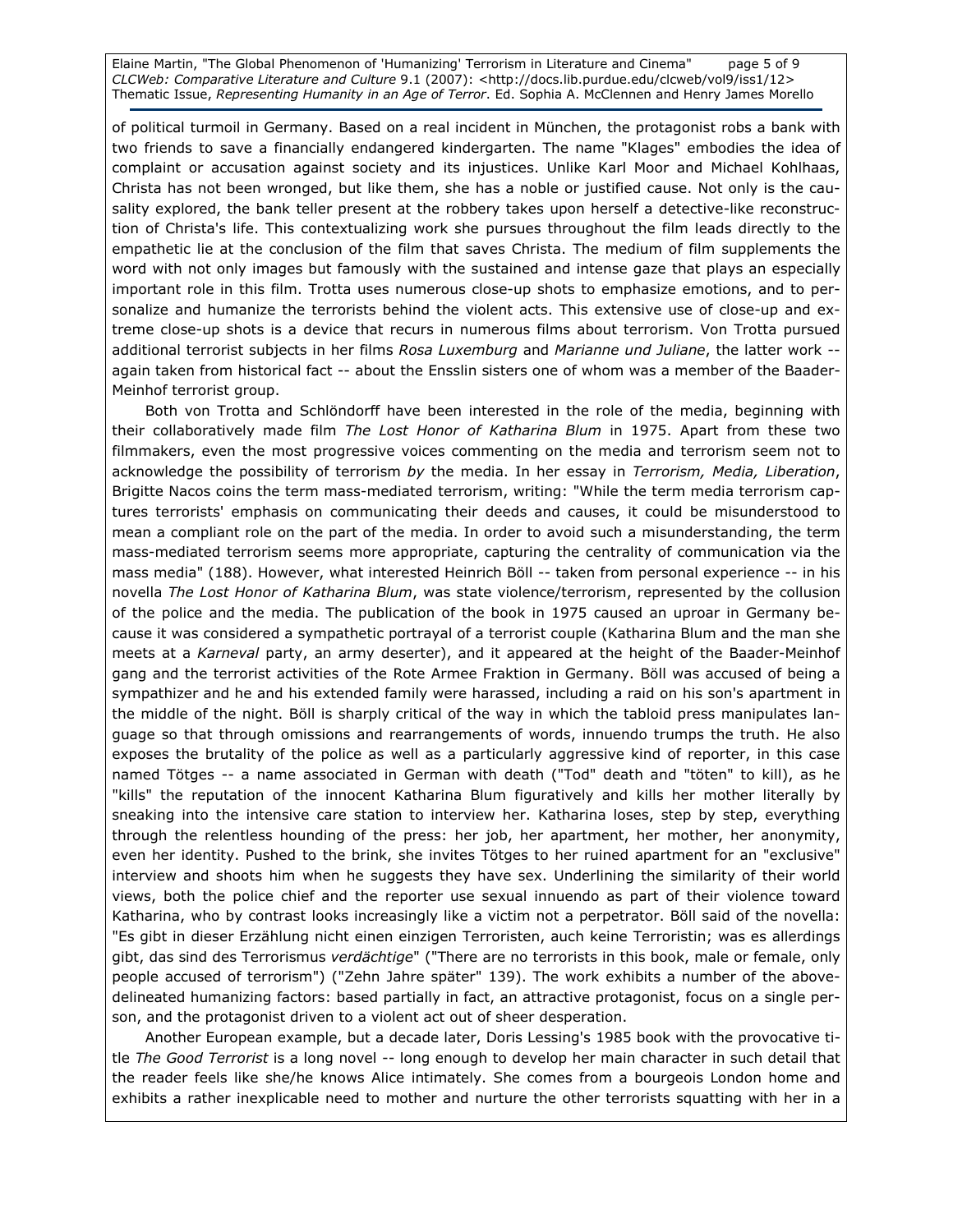Elaine Martin, "The Global Phenomenon of 'Humanizing' Terrorism in Literature and Cinema" page 6 of 9 CLCWeb: Comparative Literature and Culture 9.1 (2007): <http://docs.lib.purdue.edu/clcweb/vol9/iss1/12> Thematic Issue, Representing Humanity in an Age of Terror. Ed. Sophia A. McClennen and Henry James Morello

large, condemned house. Alice spends the entire 375 pages of the novel cooking tea and turning the house into a home. This domesticity does little to prepare the reader for the violent end, in which the group goes out on a major bombing raid that ends badly. The shock factor is reminiscent of films such as Bonnie and Clyde or maybe Thelma and Louise. Lessing's novel seems to be as much about Alice's intellectual confusion concerning violence as about the terrorist cell itself. Scanlan comments on Alice's identity crisis: "what does the terrorist find in her attic? Why, a New Look dress with gold lace: Alice pulls it over her head, then strips it off angrily, 'as if she had been tempted briefly by the forbidden,' when she begins to feel "that the dress was laying a claim on her" (188). To be not only female, but feminine in the sense of the 1950s, is a temptation Alice represses ruthlessly, a perennial source of guilt: "Here am I, fussing about a house, when they are doing something serious" (88). Defacing property -- painting slogans on walls -- is therefore, Alice's favorite revolutionary activity, scarcely to be distinguished from more private ones, throwing a rock through a window in her father's house or ripping the curtains out of her mother's (Plotting Terror 88). The role of clothing may appear frivolous in this example, but it reappears in several other works, especially those in which the terrorist protagonists are female. This is a growing phenomenon, and stands in contrast to most paradigms that equate terrorism with masculinity. Early examples such as Gillo Pontecorvo's The Battle of Algiers (1965) show women committing terrorist acts alongside men, and increasingly we find examples where female figures actually replace the male terrorists. A riveting example is provided by a 2000 Indian film called simply The Terrorist. Directed by Santosh Sivan, it is based loosely on the assassination of India's prime minister Rajiv Ghandi, and follows the trajectory of a female suicide bomber through her training to the day of the assassination. Malli, played by Ayesha Sharkar, belongs clearly to the category of "young, attractive terrorist protagonists." We watch her develop from a hardened and brutal executioner to a humanized and sensual mother-to-be. The transformation is effected primarily through flashbacks that both justify the terrorist group's acts but also contextualize her sacrifice with that of her martyred brother, murdered parents, and tortured friends. Like Schlöndorff's Michael Kohlhaas, this film does not shy away from the graphic representation of brutality, the violent underbelly of terrorism as it were. Malli volunteers for the assignment and, as a reward, meets with the leader of her movement who tries to firm up her resolve. He is shown only from the back in an intimidating way, his body filling almost the entire screen. We hear his smooth voice and see his hands, as a synecdoche, playing with a Western-style drink (ice cubes in the middle of the jungle!). He is thus represented as a disembodied force. In the style of a Bildungsroman, achieved partly through flashbacks, we observe and even to a certain extent participate in Malli's gradual transformation. In a scene reminiscent of Alice and the "gold lace dress" in Lessing's The Good Terrorist, Malli tries on feminine clothing that has been issued to her so that she will fit in as a suicide bomber; she preens before a mirror, imitating poses of movie stars in posters on the walls. This is the first time the viewer has seen her in anything other than combat fatigues and it may well be the first time that she has seen her own image in a mirror. Both this film and my last example represent cases of what Nacos in her essay "Mass-Mediated Terrorism in the New World (Dis)Order" calls "expressive terrorism" (191). This refers to a new kind of political violence in which its perpetrators are said to lack clearly defined political ends but "give vent to rage against state power and to feelings of revenge" (Avishai Margalit qtd. in Nacos 191). This extreme "personalizing" of terrorist acts blurs the boundaries between victim and perpetrator, since acts of retribution presuppose an initial wrong that is being avenged.

German director Tom Tykwer, known widely for his innovative 1999 film Run Lola Run (Lola rennt), made a film about terrorism in 2002. As reviewer Maurice Yacowar notes, "The project gives Polish auteur Krzysztof Kieslowski a voice from beyond the grave -- it's based on the first part of a trilogy he wrote with Krzysztof Piesiewicz. … In Kieslowski's trilogy, the subsequent films were to be titled Hell and Purgatory" (49). The overt associations attached to expressions such as heaven, hell, and purgatory serve to open up traditional value judgments since in this first film, it is a murder-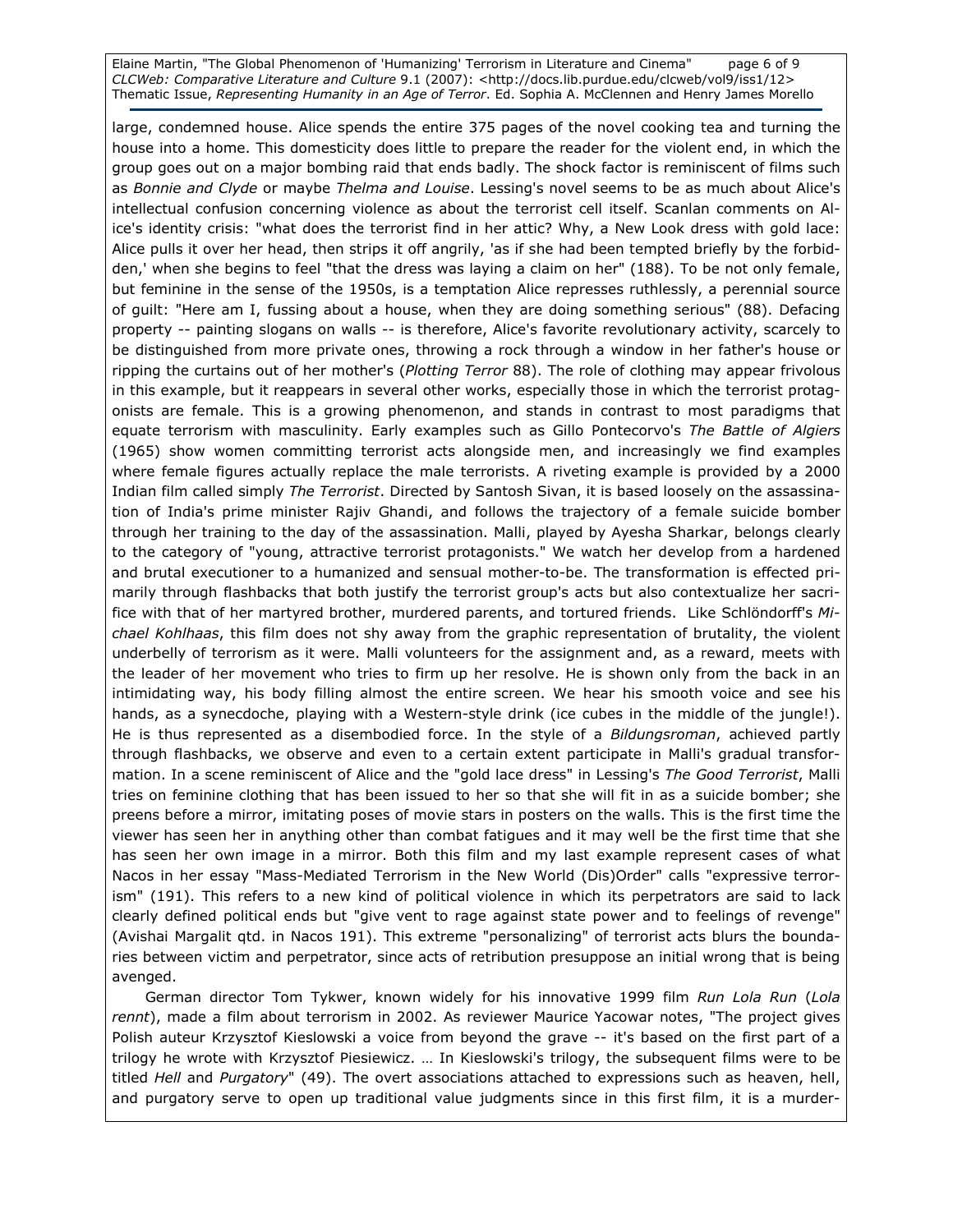Elaine Martin, "The Global Phenomenon of 'Humanizing' Terrorism in Literature and Cinema" page 7 of 9 CLCWeb: Comparative Literature and Culture 9.1 (2007): <http://docs.lib.purdue.edu/clcweb/vol9/iss1/12> Thematic Issue, Representing Humanity in an Age of Terror. Ed. Sophia A. McClennen and Henry James Morello

er/terrorist who is associated with heaven. Set in Italy, Heaven opens with a helicopter training session in a simulator followed by images of a young woman, Phillipa Paccard, packing up a bomb. The helicopter will not be needed again until the last, fantastic scene, another variation on Thelma and Louise, when the helicopter ascends into infinity. But the bomb will be put to use right away. Like the actresses in The Lost Honor of Katharina Blum and The Terrorist, Cate Blanchett, who plays Phillipa Paccard, is young and attractive; her sensitivity is emphasized through repeated extreme close-up shots emphasizing expressive eyes and trembling lips. As Katharina Blum, she is suspected by the police of belonging to a terrorist group and she is treated in a similarly rough manner during interrogation. In fact, she was trying to murder a drug dealer, an act that nudges her toward the realm of folk hero. She is however, horrified, to learn that she not only failed but also killed four innocent people, including two children, in an elevator (the bomb was inadvertently moved after she placed it). As in Katharina Blum, the police are corrupt, in this case being on the take with the drug dealer. Phillipa forms an unlikely alliance with a young, uncorrupted, sympathetic police officer (conveniently named Filippo), who ingeniously springs her from jail; they shave their heads thus furthering the oneness of their identity and go on the lam. Her violent act is carefully contextualized according to historical, causal, and temporal considerations throughout the film, and an open-ended final scene denies the viewer closure; instead one finds oneself engaged directly in a project of imaginatively completing the film.

A final element that links these literary and filmic explorations of terrorism is what Scanlan calls "a shared anxiety about the efficacy, the power and clarity, of language" ("Language & Politics" 3). Richard Rubenstein, in Alchemists of Revolution: Terrorism in the Modern World, argues similarly that terrorism has its roots in despair about language. "Rubenstein argues that most terrorists start out attempting to communicate their programs in speeches and manifestos. Yet when their words go unheeded, they turn to actions meant to speak louder" (232). Alex Schmid and Janny de Graaf second this view, writing: "Terrorism, by using violence against one victim, seeks to persuade others. The immediate victim is merely instrumental, the skin of a drum beaten to achieve a calculated impact on a wider audience. As such, an act of terrorism is in reality an act of communication. For the terrorist the message matters, not the victim" (14). This anxiety of communication, and especially an awareness of the inadequacy and fallibility of speech logically ties terrorism to literature and terrorists to authors in a unique bond. Howard Lay, in an essay on French anarchists in 1894, writes: "There was no ignoring anarchist terrorism in fin-de-siècle Paris. It had made its presence felt repeatedly between 1892 and 1894 with a succession of bombings and an estimable quotient of violence, destruction, and bloodshed. It had also established itself as a rudimentary mode of communication, an inchoate language through which a stalwart revolutionary subculture sought simultaneously to speak and to act, or more precisely, to speak by acting" (80). The works cited in this essay all exhibit aspects of this phenomenon in which the protagonist moves from a state of disenfranchisement and silence to one in which s/he commits violence in order to be heard. Works such as Böll's Katharina Blum particularly probe the role of the media in helping to *create* terrorism. If so-called hard news in the media was able to segue into infotainment, then perhaps it was inevitable that terrorism would find its way into popular culture. The violent aspects were quickly absorbed into feature-length films (United 93, Syriana, The Twin Towers) and made-for-television movies (Sleeper Cell); a proposal has even been floated for a sitcom called The Cell, in which the terrorists fall in love with US-American culture including bowling and fast food. These cases are mentioned as yet another example of how terrorists can be humanized. But viewers and readers connect with terrorists and terrorist acts on another level as well. Is it not possible that many people believe that there might be some justification to certain terrorists' causes? Certainly these factors help explain why cultural artifacts -- books and films -- that represent terrorism humanize and contextualize both terrorists and terrorist acts. Much as with the films of Third Cinema, literature helps give a voice to multiple perspectives rather than only the official one, in this case the counterrorist rhetoric of the state.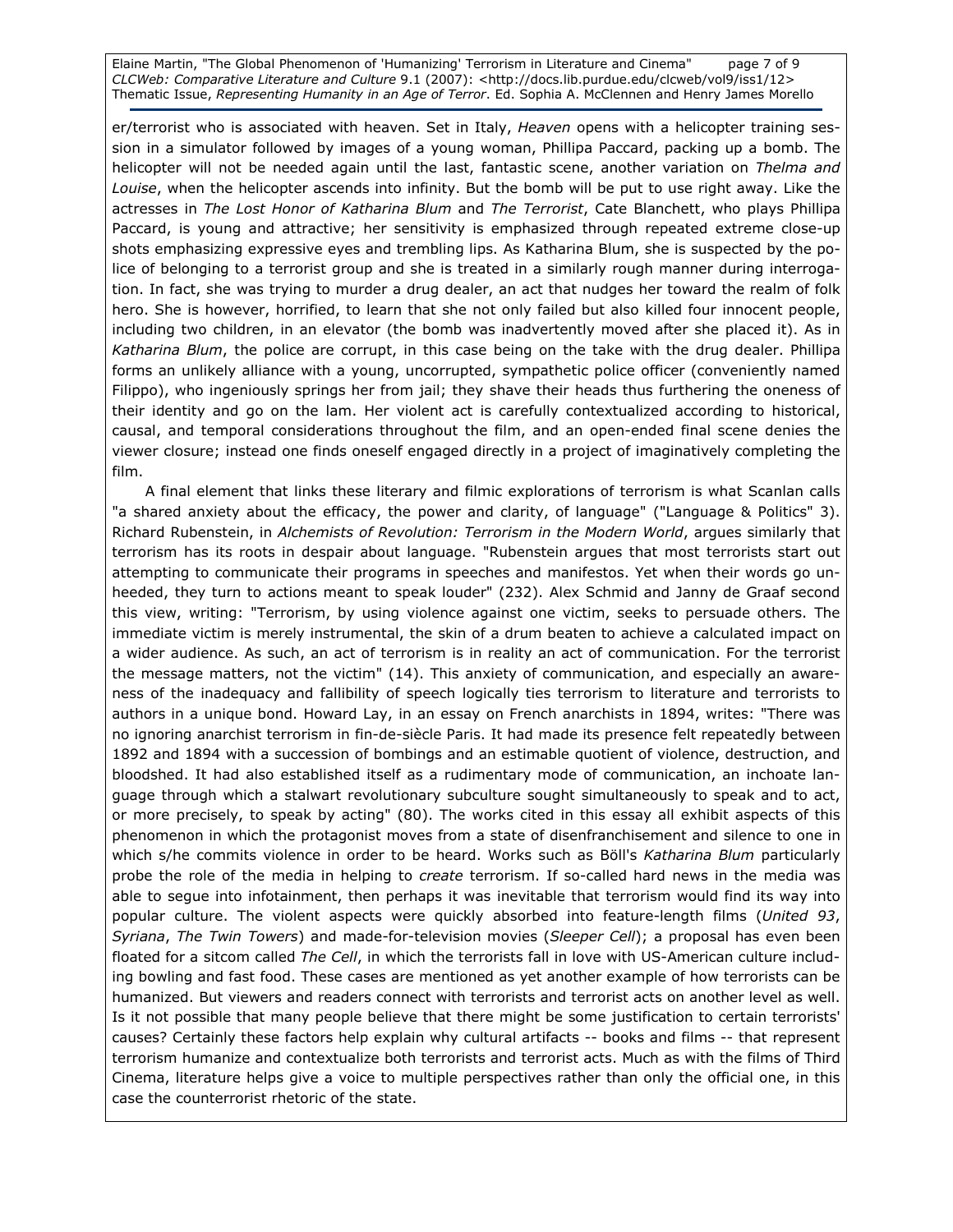Elaine Martin, "The Global Phenomenon of 'Humanizing' Terrorism in Literature and Cinema" page 8 of 9 CLCWeb: Comparative Literature and Culture 9.1 (2007): <http://docs.lib.purdue.edu/clcweb/vol9/iss1/12> Thematic Issue, Representing Humanity in an Age of Terror. Ed. Sophia A. McClennen and Henry James Morello

Additionally, the contemporary frame of reference -- violence and terrorism throughout the world -- makes us care especially about these already compelling stories, several of which such as Michael Kohlhaas, Christa Klages, and The Terrorist are based in historical events. Wolf Donner, in his review of the film The Lost Honor of Katharina Blum, personalizes the viewer's role: Katharina Blum "imparts to us immediately the two depressing truths of her story: first, the same could happen to each of us, with the same brutal logic, leaving us equally as hurt, destroyed, and defenseless; secondly, violence as counter-violence arises in this way, pushed against the wall to this degree, one must defend oneself and has no choice but to turn radical" (qtd. in Moeller and Lellis 135). These works introduce important ethical issues to the discourse of terrorism and simultaneously offer a caveat, a warning to those of us who believe ourselves to be immune. They also comment on the intellectual response to violence and terrorism; in that these works directly challenge official / governmental responses to terrorism by insisting upon context, they constitute a kind of revolution, or even terrorist practice, in themselves, echoing Lenin's remark that "terrorism is the violence of intellectuals" (Scanlan, Plotting Terror 76).

#### Works Cited

Böll, Heinrich. Die verlorene Ehre der Kathrina Blum (The Lost Honor of Katharina Blum). München: DTV, 1976.

- Böll, Heinrich. "Zehn Jahre später: Ein Nachwort." Die verlorene Ehre der Katharina Blum (The Lost Honor of Katharina Blum). München: DTV, 1976. 139-46.
- Donner, Wolf. "Der lüsterne Meinungsterror" ("The Covetous Terror of Opinion"). Die Zeit 42 (10 October 1975): 44.
- Kleist, Heinrich von. "Michael Kohlhaas. Aus einer alten Chronik." Sämtliche Erzählungen. By Heinrich von Kleist. Frankfurt: Insel, 1986. 7-112.
- Kleist, Heinrich von. "Michael Kohlhaas." The Marquise of O and Other Stories. By Heinrich von Kleist. Trans. Martin Greenberg. New York: Ungar, 1973. 87-183.
- Kristeva, Julia. "The Sense and Non-sense of Revolt." The Portable Kristeva. Ed. Kelly Oliver. New York: Columbia UP, 2002. 413-34.
- Lay, Howard G. "Beau geste! (On the Readability of Terrorism)." Yale French Studies 101 (2001): 79-100.
- Lessing, Doris. The Good Terrorist. New York: Knopf, 1985.
- Margalit, Avishai. "The Terror Master." New York Review of Books (15 October 1995): 17-22.
- Moeller, Hans-Bernhard, and George Lellis. Volker Schlöndorff's Cinema. Carbondale: Southern Illinois UP, 2002. Nacos, Brigitte L. "Mass-Mediated Terrorism in the New World (Dis)Order," Terrorism, Media, Liberation. Ed. J. Da
	- vid Slocum. Rutgers: Rutgers UP, 2005: 185-208.
- Nacos, Brigitte L. Mass-Mediated Terrorism: The Central Role of the Media in Terrorism and Counter-terrorism. New York: Rowman & Littlefield, 2002.
- Rubenstein, Richard. Alchemists of Revolution: Terrorism in the Modern World. New York: Basic, 1987.
- Said, Edward W. "The Essential Terrorist." Blaming the Victim: Spurious Scholarship and the Palestinian Question. Ed. Edward W. Said and Christopher Hitchens. London: Verso, 2001. 149-58.
- Scanlan, Margaret. Plotting Terror: Novelists and Terrorists in Contemporary Fiction. Charlottesville: UP of Virginia, 2001.
- Scanlan, Margaret. "Language and the Politics of Despair in Doris Lessing's The Good Terrorist." NOVEL: A Forum on Fiction 23.2 (1990): 182-98.
- Schiller, Friedrich. The Robbers (Die Räuber). Trans. F.J. Lamport. Lenz, Wagner, Klinger, and Schiller: Sturm und Drang. Ed. Alan C. Leidner. New York: Continuum, 1992. Vol. 14, 181-297.
- Schlöndorff, Volker, dir. Die verlorene Ehre der Katharina Blum (The Lost Honor of Katharina Blum). Paramount-Orion, WDR, Bioskop-Film, 1975.
- Schlöndorff, Volker, dir. Michael Kohlhaas (Der Rebell). Columbia Pictures, Houwer Film, Oceanic Film-Produktion Gmbh, 1969.
- Schmid, Alex P., and Janny de Graaf. Violence as Communication: Insurgent Terrorism and the Western News Media. London: Sage, 1982.
- Shirane, Haruo. "Terrorism, Culture, and Literature." PMLA: Publications of he Modern Language Association of America 117.3 (2002): 513-14.
- Sivan, Santosh, dir. The Terrorist. New Delhi: Moderne Gallerie Motion Pictures and Wonderfilms, 1999.
- Slocum, J. David, ed. Terrorism, Media, Liberation. Rutgers: Rutgers UP, 2005.
- Trotta, Margarethe von, dir. Das zweite Erwachen der Christa Klages (The Second Awakening of Christa Klages). Berlin: Bioskop Film, WDR, 1977.
- Tykwer, Tom, dir. Heaven. Berlin: Mirage Enterprises, 2002.
- Yacowar, Maurice. Rev. of Heaven. Film Quarterly 56.3 (2003): 47-49.